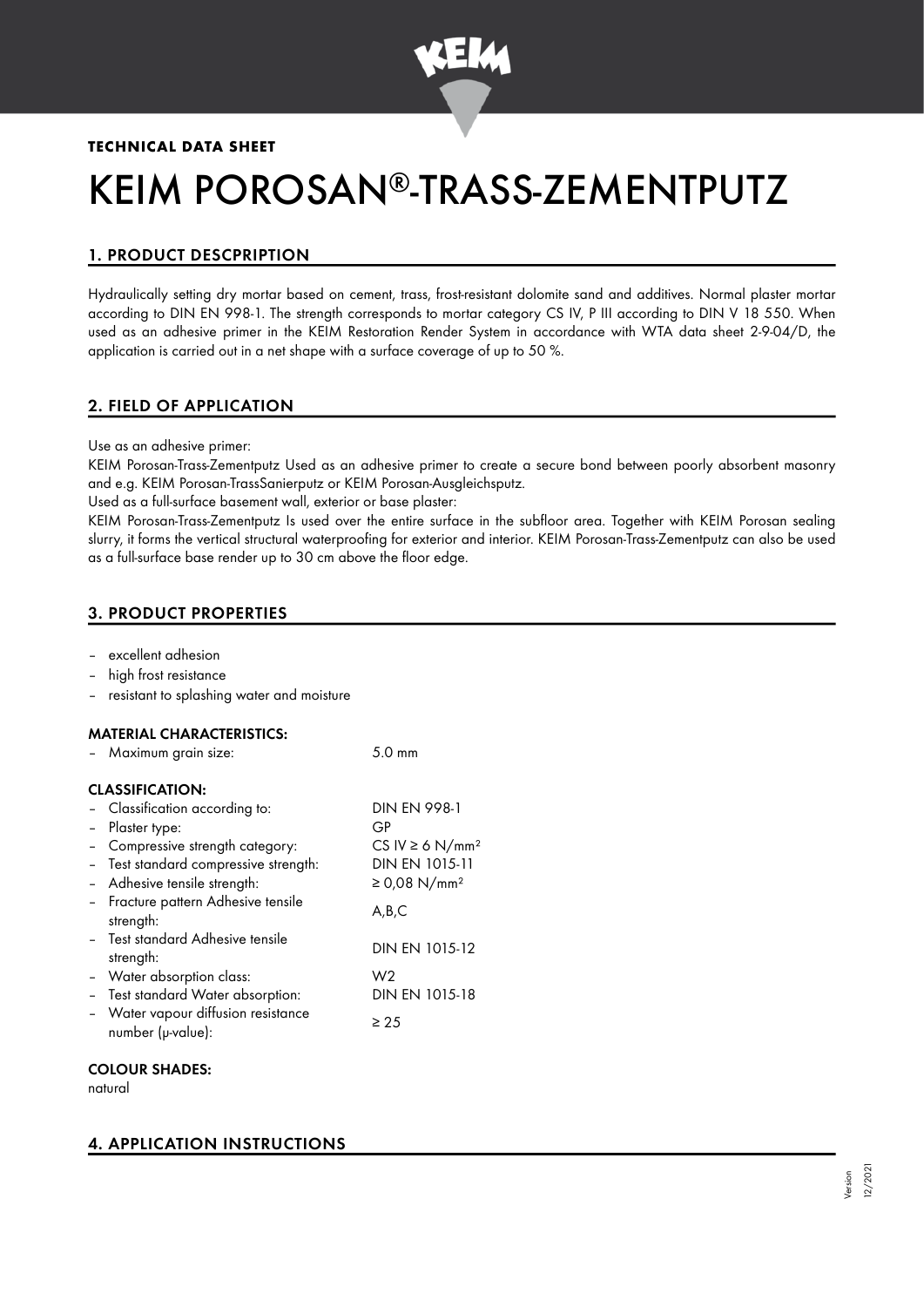#### **TECHNICAL DATA SHEET – KEIM POROSAN®-TRASS-ZEMENTPUTZ**

#### SUBSTRATE PREPARATION:

The substrate must be strong, dry, clean, sound and free from adhesion-reducing residues and must not be too absorbent.

#### APPLICATION CONDITIONS:

Ambient and substrate temperature ≥ 5 °C during application and drying. Do not apply in direct sunlight or on sun-heated substrates. Protect surfaces from direct sun, wind and rain during and after application.

#### APPLICATION:

As an adhesive primer: KEIM Porosan-Trass-Zementputz Mix with 4.3 l water per sack using a whisk, mortar mixer, standard plastering machine, etc. to form a workable adhesive primer. Apply by hand or machine in a net-like, semi-covering fashion. The masonry must still be clearly visible after application. Apply mixed spray mortar within 1 hour.

As full-surface basement wall, exterior or base plaster: KEIM Porosan-Trass-Zementputz Mix with approx. 3.6 l water per sack using a whisk, mortar mixer, standard plastering machine, etc. to a workable mortar plaster. Apply by hand or machine over the entire surface, tighten and structure after setting using very little water.

#### AFTERTREATMENT:

KEIM Porosan-Trass-Zementputz must be protected from drying out too quickly due to sun or wind, or kept moist if necessary.

#### SETTING TIME:

at least 1 day per mm render thickness (depending on temperature and relative humidity).

Adhesive primer:

1 - max. 2 days standing time. (In case of longer standing time or unfavourable conditions, sintered layers may occur which must be removed).

#### CONSUMPTION:

approx. 1,56 kg/m² per mm as full-cover plinth render

approx. 5 kg/m² per mm als halbdeckender Haftvorspritz

These material consumption values are guide values for smooth substrates. Exact consumption values must be determined by means of test areas.

#### CLEANING OF TOOLS:

Clean tools, machines and mixers immediatley after use with water. In hardened state only a mechanical removal is possible.

### 5. PACKAGING

| <b>Container content</b> | Unit of measure | Quantity on pallet | Type of container |
|--------------------------|-----------------|--------------------|-------------------|
|                          |                 |                    | bac               |

#### 6. STORAGE

| max. storage time | <b>Storage conditions</b> |
|-------------------|---------------------------|
| 12 months         | dry                       |

#### 7. DISPOSAL

For disposal information refer to section 13 of the safety data sheet.

EC WASTE CODE: Waste code: 17 01 01